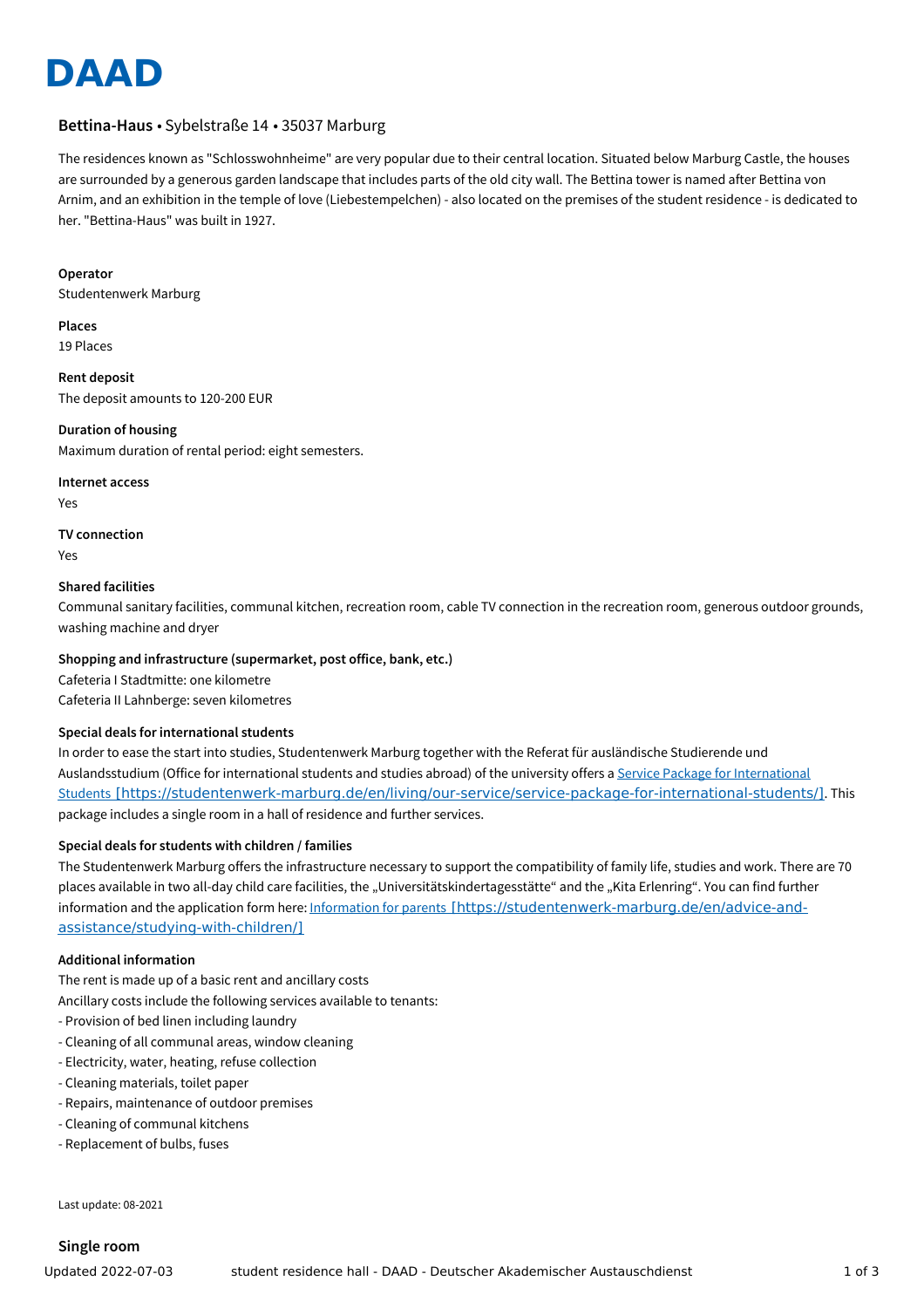### **Description**

Size: 7.34-25.28 square metres Furnished Internet and sat connection, partly with telephone connection

#### **Price**

156 up to 255 EUR / month

**Places**

19

## **Standard application procedure**

## **Application requirements**

Only students of the Philipps Universität Marburg are illegible to live in a student residence. You have to prove your status as a student on moving in.

## **Application deadline**

You can apply any time. You must, however, be able to prove your status as an enrolled student at the Philipps Universität Marburg on moving in. Exception: those applying for a "Service package for foreign students" must adhere to special deadlines.

## **Application**

To apply for a housing residence you first have to fill out the online application form [https://studentenwerk[marburg.de/en/living/online-application/online-application-residences/\]](https://studentenwerk-marburg.de/en/living/online-application/online-application-residences/) and save this. Applications made by persons with disabilities can send medical certificates via post or email to wohnen@studentenwerk-marburg.de.

## **Erasmus students**

Within the application for Erasmus students you'll find a registration form for reserving a student room in one of Studentenwerk Marburg's student halls. For further information on the application procedure click here [https://www.uni[marburg.de/en/studying/studying-at-umr/exchange/erasmus\]](https://www.uni-marburg.de/en/studying/studying-at-umr/exchange/erasmus).

# **Exchange students (partner university or cooperation country)**

The International Office can guarantee a single room in a hall of residence for the duration of your stay.

## **ADDRESS AND CONTACT**

**Bettina-Haus** Sybelstraße 14 35037 Marburg Tel. +49 6421 20 32 98

## **Operator:**

Studentenwerk Marburg Contact via email [\[mailto:wohnen@studentenwerk-marburg.de\]](mailto:wohnen@studentenwerk-marburg.de) Visit website [\[https://studentenwerk-marburg.de/en/living/our-residences/bettina-haus/\]](https://studentenwerk-marburg.de/en/living/our-residences/bettina-haus/)

# **Nearest stop/station (public transportation):**

Turnergarten

**Copy this link:** daad.de/go/en/wf206